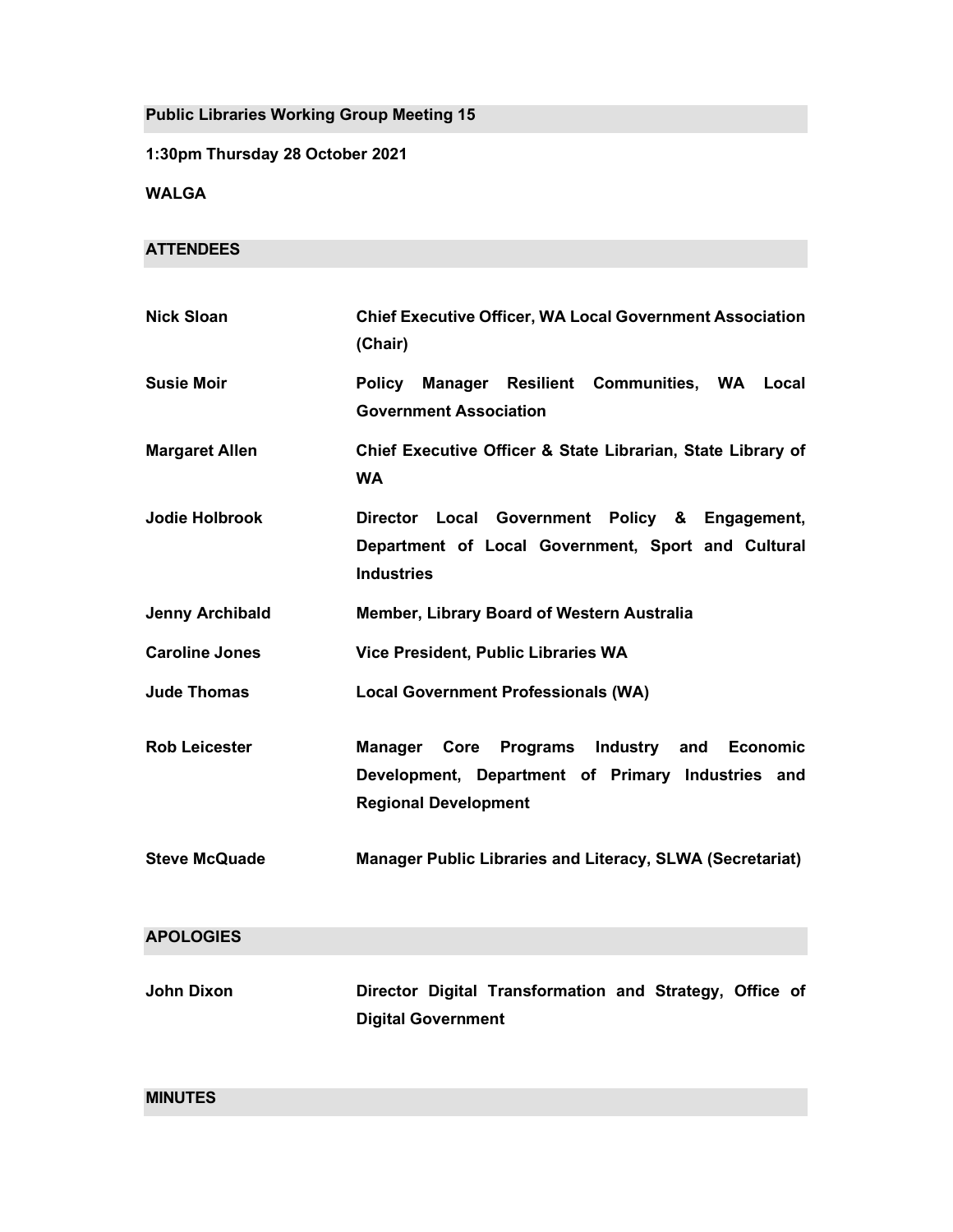### 1. Welcome

The Chair welcomed attendees to the meeting, particularly Rob Leicester who was attending his first PLWG meeting.

# 2. Minutes of the Previous Meeting

# RESOLUTION:

The draft Minutes of the meeting of 21 July 2021 were endorsed unchanged.

### 3. Actions

### 3.1 Review actions from previous meeting

### 3.1.1 Seek representative from a Tier 2 Local Government

- Nick Sloan stated that the selection process is ongoing.
- Jude Thomas asked if the position is being directly advertised to Tier 2 libraries or openly. Susie Moir answered that the position is being advertised openly.
- Jude Thomas asked if the representative will be able to Zoom into meetings, should they be regionally located. Nick Sloan noted that they would.

# 3.1.2 Status update on the publication of the State Local Government Partnership Agreement for the Provision of Public Library Services in Western Australia

- Jodie Holbrook stated that the partnership Agreement has been signed and the artwork handed over to SLWA.
- Margaret Allen confirmed that the Agreement should be up on the SLWA website within the next few weeks.

# 3.1.3 LG feedback to be provided on the Draft Local Level Agreement

- Susie Moir provided an update on the feedback received on the Agreement. The Agreement has been reviewed by LGIS, the WALGA governance team and a PLWA representative and is pending further feedback from LG Professionals. A number of key issues were identified, including:
	- Not reflective of tiered model.
	- Extensive and unclear powers of the library board in managing public libraries.
	- Lack of definition as to the event of default.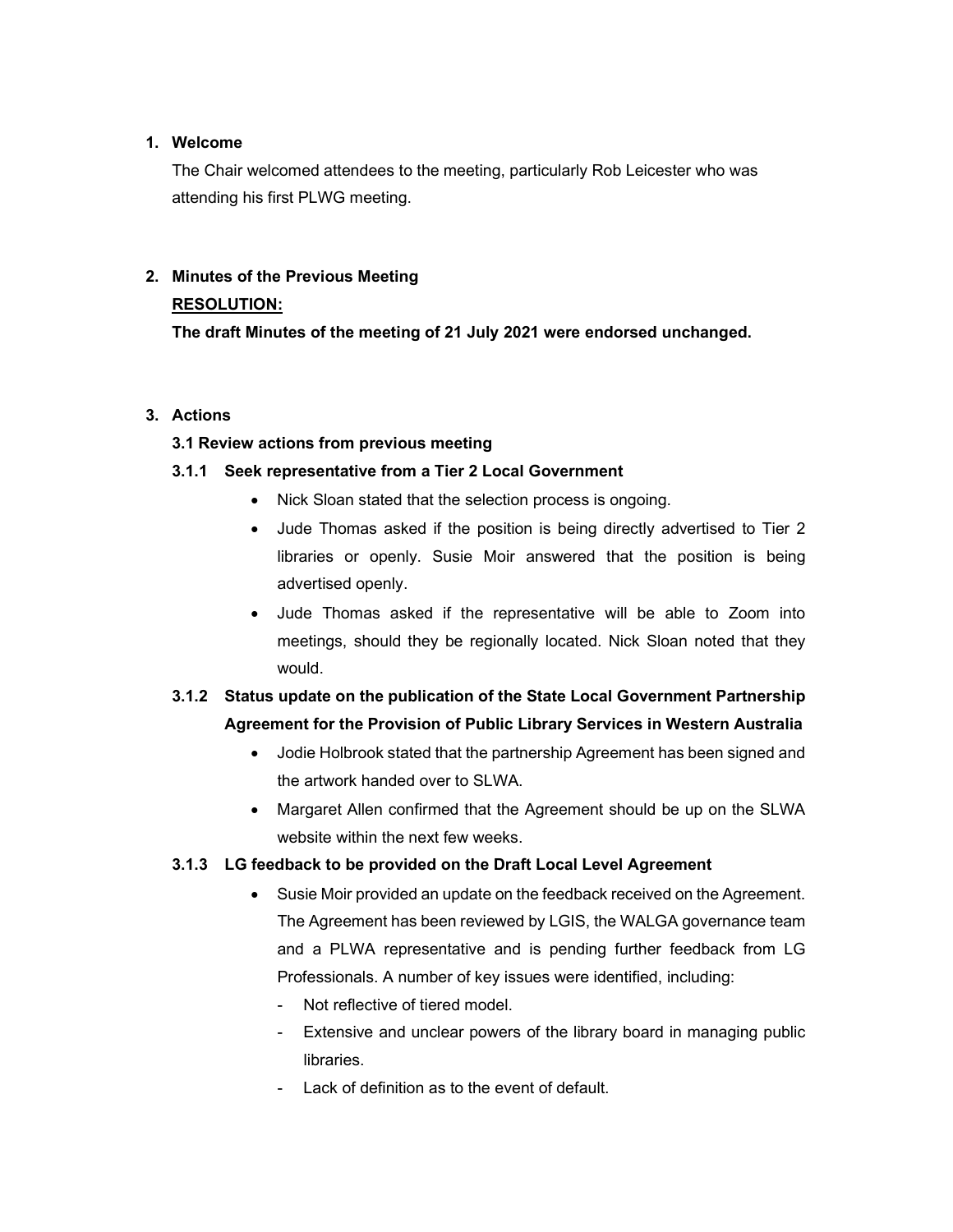- Unsuitability of WALGA state council as arbitrator as it is outside the scope of their state council constitution.
- WALGA also recommended comparing the Agreement to other State Agreements.
- Margaret Allen noted that legislation in other States are very different and other State Agreements may not be suitable for comparison.
- Jodie Holbrook noted that it may be appropriate to change the arbitrator to third party WA Arbitrators Association to reflect the State Agreement.
- Caroline Jones asked what is driving the need for the Agreement. Margaret Allen answered to update the Agreement.
- Jenny Archibald asked for clarification on how seeking State Library Board approval is burdensome for local governments and public libraries. Susie Moir answered that feedback indicated that issues arose from the requirement to seek State Library Board approval to establish Agreements between public libraries and third-party service providers. Steve McQuade indicated that this is only required when seeking a third-party provider to take over the entire running of the library, such as a CRC. Susie Moir suggested that this be clarified, as it had caused concern.
- Nick Sloan noted PLWG's stance to the recommendations identified in the feedback:
	- As cross-jurisdictional models were already contemplated, no action necessary.
	- Recommendation for tailored agreements for Tier 1, 2 and 3 libraries may be satisfied by amending the wording of the Agreement.
	- Request further detail on appropriate third-party arbitrator.
	- Further clarification on definitions of the terms "authorised officer" and "event of default".
- Nick Sloan suggested these amendments be made and the amended Agreement be circulated and agreed upon by PLWG.
- Margaret Allen requested that the Agreement be presented to the December Library Board meeting, prior to distribution to local governments in the new calendar year.
- Intent of PLWG to give effect to the amendments via circular resolution prior to presentation to the Library Board, pending feedback from LG Professionals.

### Action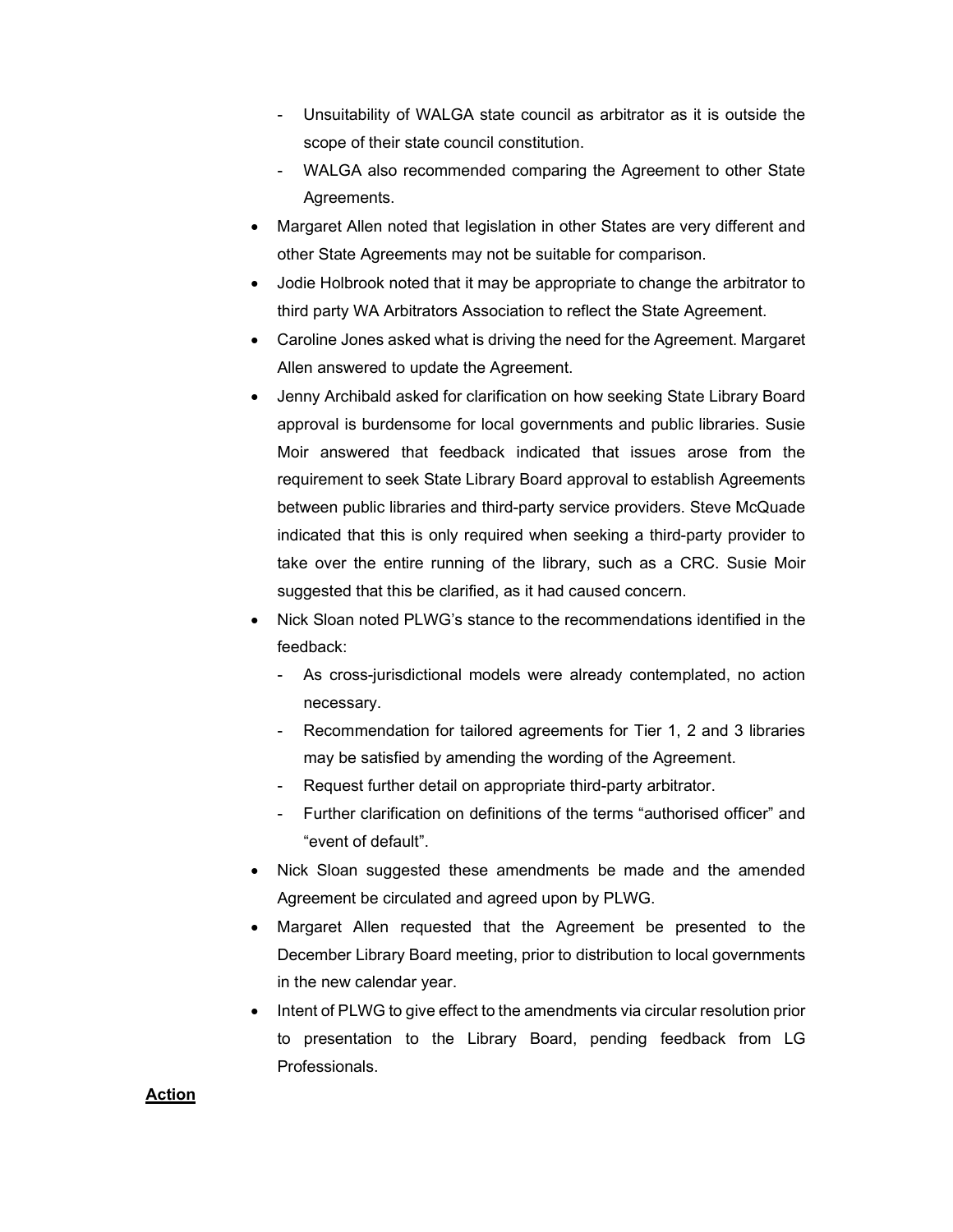- The amended Agreement be circulated to the PLWG members for approval, prior to presentation to the Library Board.
- 3.1.4 Circulate the What we heard report to the PLWG members once approved by cabinet
	- Steve McQuade provided an update on the What we heard report. The report has been configured by cabinet and they are waiting for instructions on publication.
	- Report will be circulated to PLWG, pending publication instructions.
- 3.1.5 PLSWG to develop a consultant's brief for approval by PLWG out of session
	- Complete.
- 3.1.6 PLSWG to seek proposals from consultants willing to develop a draft strategy and undertake community consultation to be presented at the next meeting of PLWG
	- Nick Sloan suggested deferring this item to Item 4.1 for more detailed discussion.
- 3.1.7 Set up a meeting with Alison Oliver to look at the feedback for the regulations and report back to PLWG
	- Ongoing.
- 3.1.8 Update the Terms of Reference to recognise LG Professionals and circulate prior to the next meeting
	- PLWG endorsed the changes to the Terms of Reference.
- 3.1.9 Circulate a couple of proposed dates for the next meeting
	- Ongoing.

### 4. Strategic Matters

# 4.1 Future Strategy Consultants Assessment

- Steve McQuade provided background and progress update on the Future Strategy Consultants Assessment process. A brief was developed with approval from PLWG and sent to five consultants. Four responded and were assessed on four criteriaknowledge and experience, ability to meet timelines, methodology and price. PLSWG recommend:
	- Appointment of I&J Philips Management Services to undertake the development of the WA Public Library Strategy.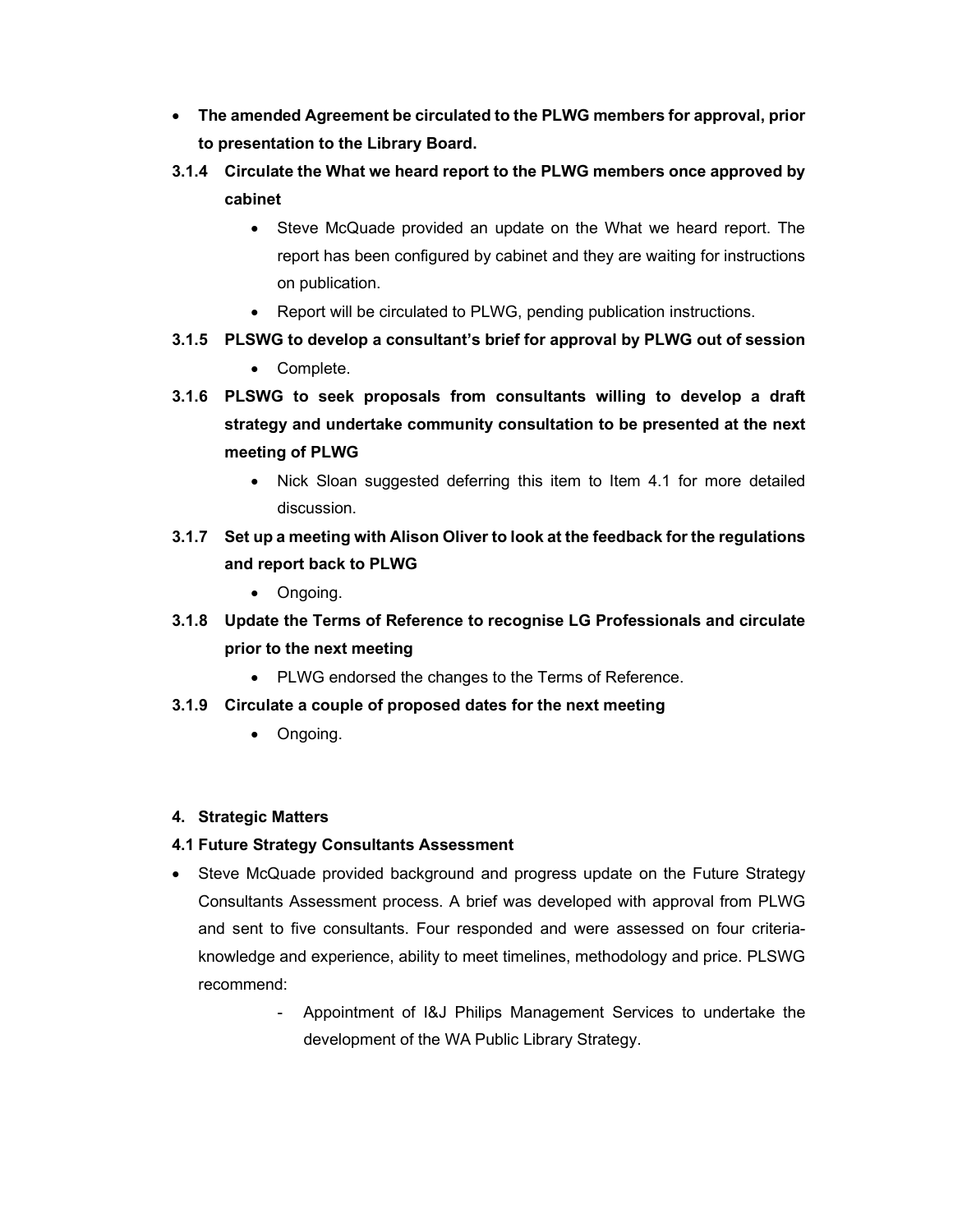- A co-contribution approach to cover the costs of the consultancy with 5-% contribution from State Government and 50% from those members representing WA Local Governments.
- SLWA appoint the consultant on behalf of PLWG.
- Susie Moir asked how PLSWG proposed to divide the other 50% between the local governments. Steve McQuade suggested that those agencies come together and decide this privately.
- Jude Thomas indicated that there was not a large amount of support from LG Professionals to contribute financially to the project, as that organisation is not funded by local governments. They suggested that the Minister for Local Government or Minister for Culture and the Arts be approached as an alternative. They also suggested PLWA levy a sum to local governments on a one-year basis to raise the funds.
- Margaret Allen indicated that the Minister for Culture and the Arts would probably consider their contribution to have come via the State Library. She also noted that approaching the Minister for Local Government could delay the project.
- Caroline Jones indicated that from initial discussions, PLWA had allocated \$5000 as a contribution, with the possibility of that being increased by another \$5000, though that would be in lieu of sponsoring the Kay Poustie Scholarship. There was also some discussion as to seeking other opportunities of financial support.
- Nick Sloan observed that this was not in WALGA's budget allocation and would need to be looked at internally.
- Margaret Allen noted that PLSWG could not engage the consultant until funding is secured.
- Jude Thomas suggested that Tier 1 councils be approached for funding support. Nick Sloan observed that time frame may be an issue.
- Steve McQuade noted that PLSWG had requested the consultant complete the draft strategy by the end of 2021, with the community consultation to be finalised by April 2022.
- Margaret Allen noted that this is an agreed action under the State Level Partnership Agreement.
- PLWG approved the appointment of I&J Philips as the consultant, subject to confirming the funding contributions.
- PLWG approved SLWA to manage the appointment of the consultant.

# Action

 Out of session discussion with the PLWG local government members as to the contributions of the local government groups.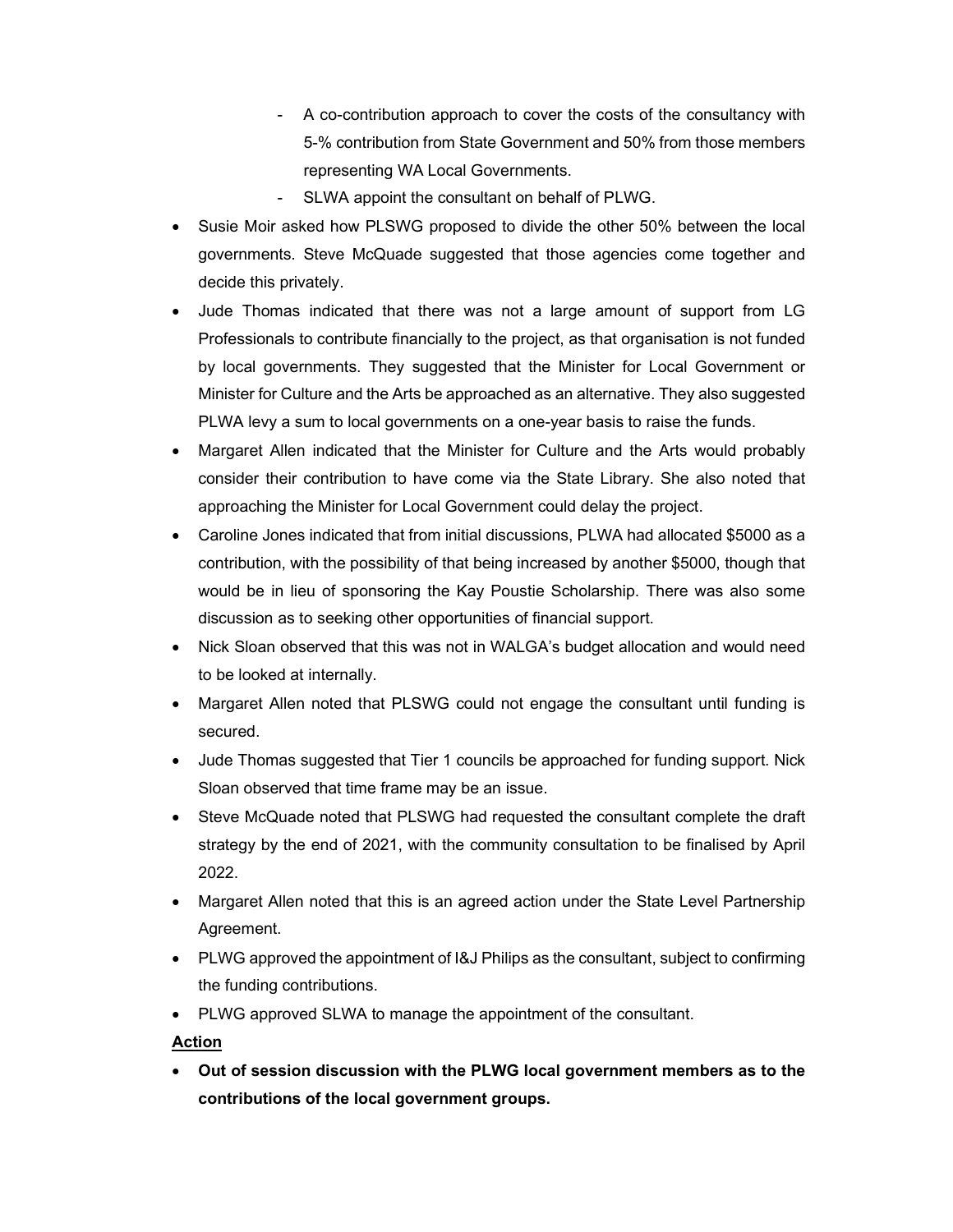#### 5. Standing Items

#### 5.1 Tiered Model & Funding

 Margaret Allen gave an update on the tiered model, noting that the 2021 Encouraging Promising Practice and Technology and Digital Inclusion grants for Tier 2 and Tier 3 libraries were undersubscribed. The Library Board are now considering a second round of grants, targeted at technology and internet access for those local governments lacking in those areas. The Board may consider lifting the threshold of the individual grants next year, to encourage bigger projects. The Board are also looking to automate the application process, along with the new Better Beginnings grants.

#### 6. Other Business

#### 6.1 Consultation on CRCs

- Rob Leicester provided background on the ongoing CRC stakeholder consultation process. CRC's provide a large range of services, with 40% also delivering library services. They are currently contracted under a community services contract with DPIRD. Current contracts with CRCs are set to expire in June 2022, so arrangements must be established by the end of March. DPIRD plan to bypass the tender process and do a 5-year contract extension instead, with no wholesale changes to the previous arrangement. The CRCs are now completing a service review, to be completed by the end of October. DPIRD are also undertaking a stakeholder and customer service feedback process. This feedback will be sent to Community Services Procurement Review Committee (CSPRC) for appraisal mid-December.
- Jodie Holbrook asked if CSPRC sits in the Department of Finance and are part of the new State Commissioning Strategy. Rob Leicester noted that they are.
- Jodie Holbrook suggested approaching the Noongar organisations under the South-West Native Title Settlement for feedback.
- Margaret Allen asked about CRCs in Aboriginal communities where CRC service provision has been known to be problematic. Rob Leicester noted that the 10 CRCs in remote communities are on financial assistant agreement grants, not contracts. These CRC's are still providing feedback for the review, but not otherwise affected by this process.